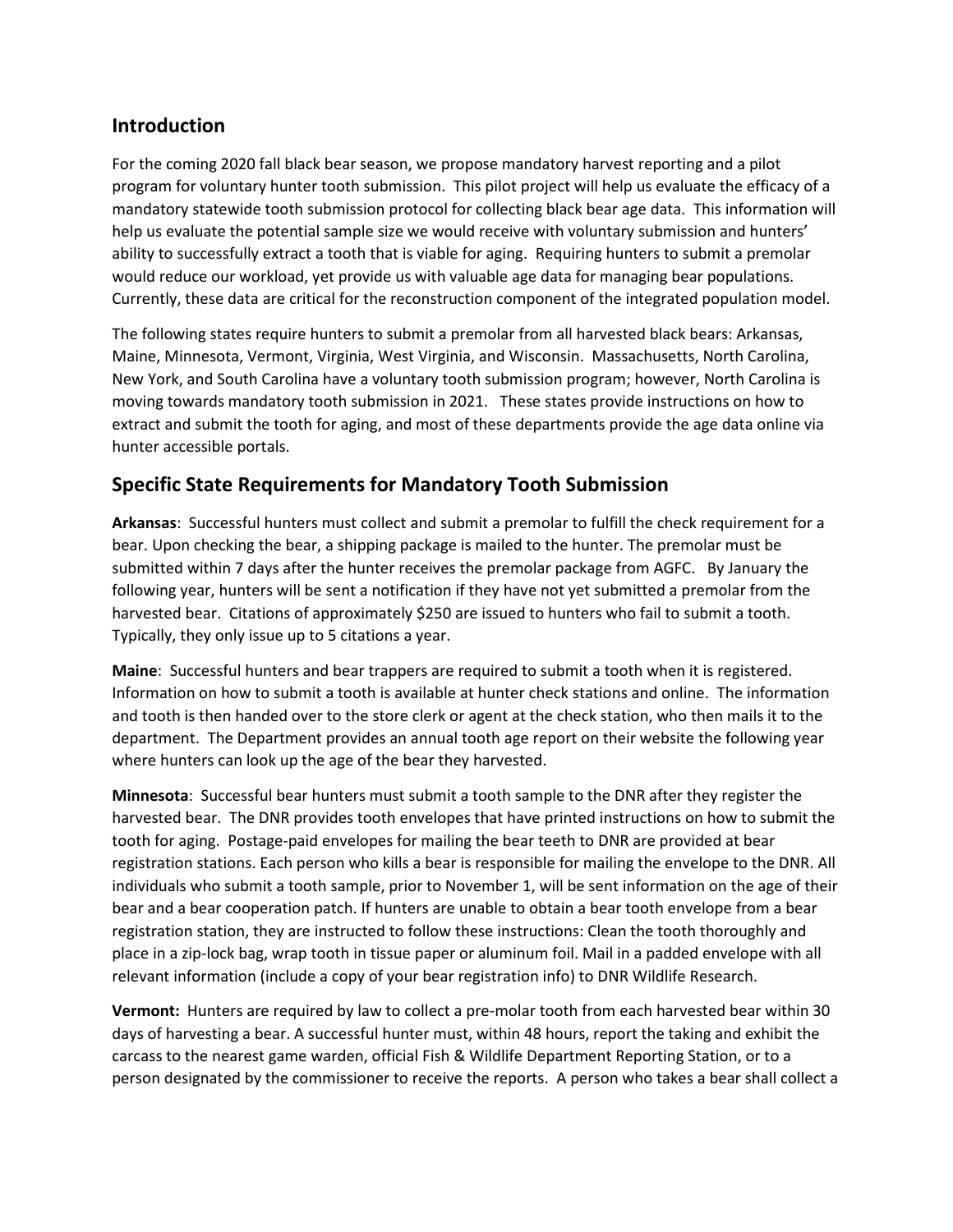premolar tooth from the bear and submit it to a game warden, official Fish & Wildlife Department Reporting Station, or to a person designated by the commissioner to receive it.

**Virginia**: Hunters in Virginia are required by law to submit premolar teeth from any bear they harvest. If the hunter checks his/her bear at a check station, the attendant will extract a premolar tooth and submit it with your check card. If the hunter checks his/her bear by phone, internet, or mobile app, they are required to remove and submit the teeth.

**West Virginia:** A person who kills a bear shall submit a first premolar tooth to the Division of Natural Resources by January 31 of the year following the kill. The tooth should be secured to a card along with a label with the name and address of the hunter, date of kill, weapon used, whether dogs were used to kill the bear, county of kill and the game tag number, and either mailed or delivered to a DNR District Office or the DNR Elkins Operation Center.

**Wisconsin:** Each successful hunter is required to extract two upper premolar teeth and submit them to the DNR. Hunters are notified of their bear's age by mail.

# **Specific State Requirements for Voluntary Tooth Submission**

**North Carolina:** North Carolina has operated a Bear Cooperator Program to collect biological information on black bears since 1976. Part of this program includes voluntary hunter tooth submission. All bear hunters receive tooth envelopes printed with a datasheet. In addition, roving wildlife staff assist in tooth collection in the field when they make hunter contacts. Participants in the program receive a complimentary baseball hat and the age data of their harvested bear. They are planning to go to mandatory mail-in tooth submission in Fall 2021.

**South Carolina:** South Carolina has a voluntary tooth submission program, in which teeth are pulled by SCDNR staff or by the hunter. If SCDNR staff are not available to check the bear, they ask hunters to submit a tooth. After the hunter reports a bear harvest, SCDNR will either contact the hunter to examine the bear or will ask the hunter to use the tooth collection packet. Many taxidermists will submit the tooth samples for the hunter.

**Massachusetts**: Upon killing a bear, hunters must immediately fill out and attach to the carcass the "harvest tag" found on the bear permit. Hunters must report their bear either online or at a check station within 48 hours of harvest. If reporting online, a confirmation number will be issued and must be written on the harvest tag, if reporting at a check station a metal seal will be attached to the carcass. Either the seal or the harvest tag must be attached to the bear until it is processed. The hunter can then choose to voluntarily extract a premolar and put it in a small envelope or bag and mark it with their name, mailing address, customer ID number, and confirmation number (or seal number) of their harvested bear. They must then enclose everything in a mailing envelope and send it to MassWildlife. MassWildlife provides written instructions on how to extract a premolar on their website, as well as a link to a video showing hunters how to extract a tooth. Results from aging are mailed to individual hunters the following summer.

**New York:** Hunters who harvest bears in New York are asked to submit a premolar tooth or part of the lower jaw of the bear for DEC to determine the bear's age and to record the dressed weight of the bear. A collection packet including instructions and a postage-paid return envelope is mailed to each hunter that reports taking a bear. There are many cooperating taxidermists in New York that can extract the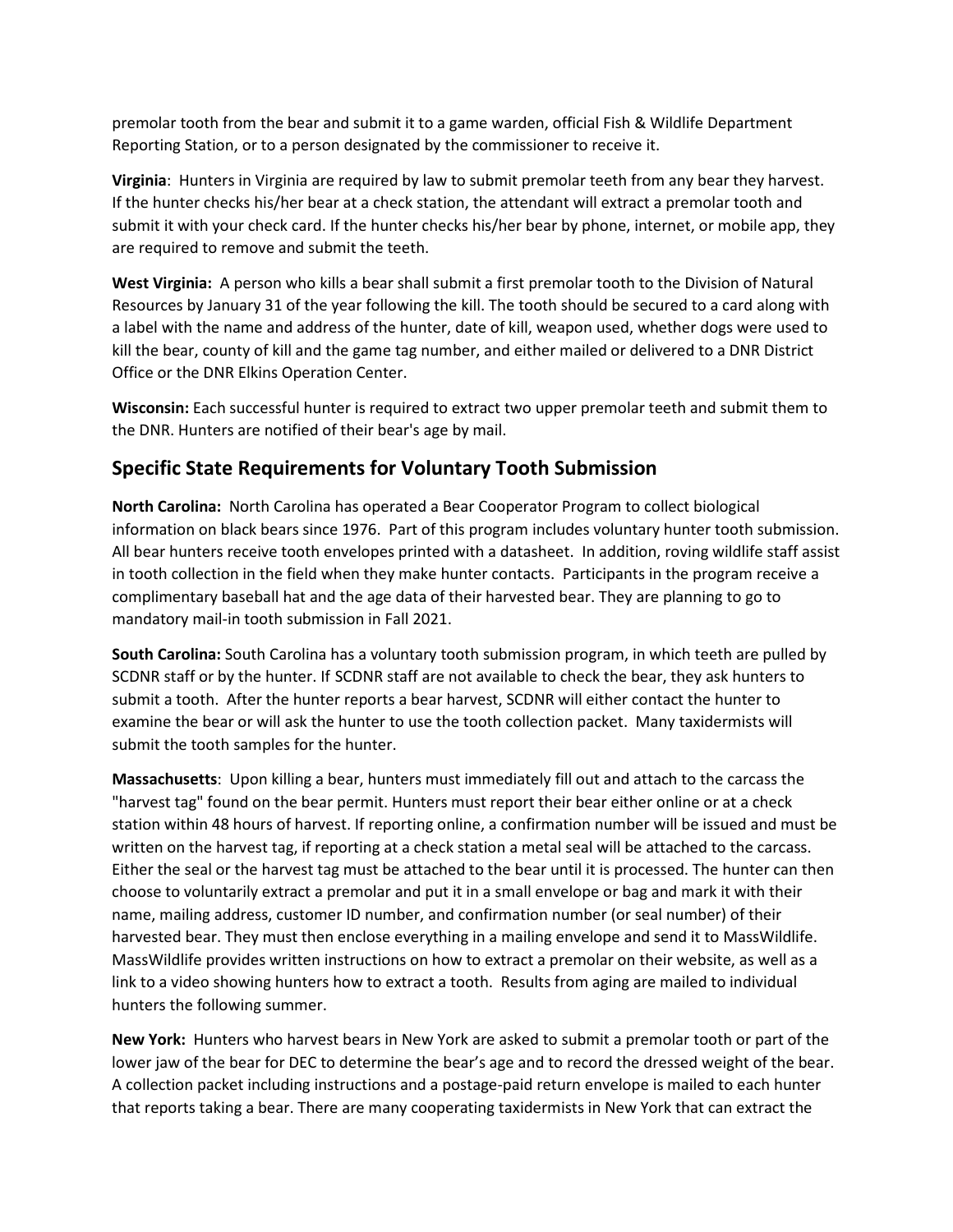requested premolar teeth, weigh bears, and submit the data to DEC on the hunter's behalf. All successful hunters are still required to report their bear harvest online, via the mobile app, or via the automated phone system.

### **Program Success**

I reached out to the biologists in charge of bear management in each of the above listed states. I spoke with or corresponded via email to all but four of these states (Minnesota, Virginia, West Virginia, and South Carolina) concerning their bear tooth submission programs. Overall, mandatory hunter tooth submission programs were highly successful; whereas, voluntary hunter submission was less successful and not that useful in reconstruction (Table 1). The one exception was New York, where the biologist felt a 50-60% voluntary submission rate was adequate for population reconstruction. This was not the feeling of the biostatisticians and biologists from the other states.

|                 | <b>Tooth</b>      |           | # Bears           | #Teeth           | %         | % Bears |
|-----------------|-------------------|-----------|-------------------|------------------|-----------|---------|
| <b>State</b>    | <b>Submission</b> | Year      | <b>Harvested</b>  | <b>Submitted</b> | Submitted | Aged    |
| Arkansas        | Mandatory         | 2017-2020 | $\approx$ 400/ yr |                  | 90%       | 90%     |
| Maine           | Mandatory         | 2017      | 2897              | 2502             | 86%       | 84%     |
|                 |                   | 2018      |                   |                  | 90%       | 89%     |
| Vermont         | Mandatory         | 2014      | 4526              | 4271             | 94%       | 94%     |
| Wisconsin       | Mandatory         | 2015      | 4198              | 3493             | 83%       | 83%     |
|                 |                   | 2016      | 4682              | 3955             | 84%       | 84%     |
|                 |                   | 2017      | 4157              | 3539             | 85%       | 85%     |
|                 |                   | 2018      | 3716              | 3034             | 82%       | 82%     |
| Massachusettes  | Voluntary         | 2014      | 240               |                  |           | 29%     |
|                 |                   | 2015      | 236               |                  |           | 28%     |
|                 |                   | 2016      | 283               |                  |           | 16%     |
|                 |                   | 2017      | 270               |                  |           | 19%     |
|                 |                   | 2018      | 204               |                  |           | 16%     |
| North Carolina  | Voluntary         | 2014      |                   |                  | 62%       |         |
|                 |                   | 2015      |                   |                  | 50%       |         |
|                 |                   | 2016      |                   |                  | 52%       |         |
|                 |                   | 2017      |                   |                  | 52%       |         |
|                 |                   | 2018      |                   |                  | 45%       |         |
| <b>New York</b> | Voluntary         | 2015      | 1,715             | 908              | 53%       |         |
|                 |                   | 2016      | 1,539             | 871              | 57%       |         |
|                 | $\ddot{}$         | 2017      | 1,420             | 880              | 62%       |         |
|                 |                   | 2018      | 1,295             | 722              | 56%       |         |
|                 |                   | 2019      | 1,505             | 855              | 57%       |         |

Table 1. Success of collecting and aging hunter submitted teeth in states with mandatory and voluntary submission requirements.